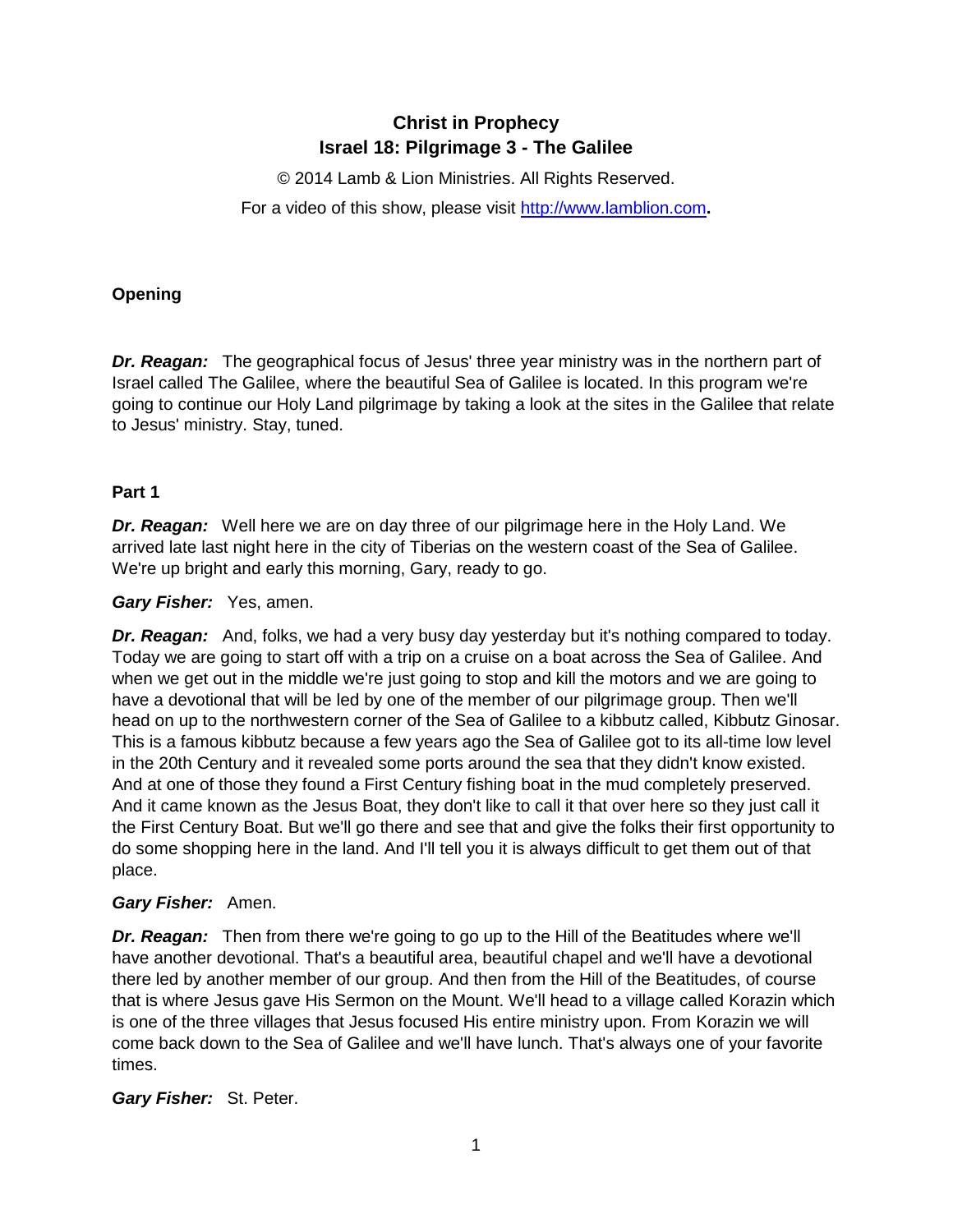*Dr. Reagan:* St. Peter's fish, and that's caught right here in the Sea of Galilee. From there we're going to go to Capernaum.

#### *Gary Fisher:* Yes.

*Dr. Reagan:* Which is the headquarters of Jesus, that's where the headquarters of His ministry was. And Gary is going to present a devotional there at that site.

### *Gary Fisher:* Right.

*Dr. Reagan:* From there we're going to drive all the way down to the southern end of the Sea of Galilee where the water comes out to the Jordan River to a place called Yardenit where the government has built a beautiful baptismal place run by kibbutz. And there we will be baptizing people as a witness of their faith in the Lord Jesus Christ. Of all those sites, Gary, which one do you look forward to the most?

*Gary Fisher:* The boat ride.

*Dr. Reagan:* The boat ride, yeah.

*Gary Fisher:* The boat ride is always the one that does me in because I can look at the landscape of the land knowing the prophecies that are being fulfilled, and the land being restored. I also know that Jesus loved water, out of your being shall flow rivers of living water. When He rules and reigns down in Jerusalem He is going to have a river that comes out from under His throne. And He ran His ministry around this lake over here. He was asleep in the boat one night and they had to wake Him up. So, they did a lot of things on this water. So when we go out there on that water my brain goes to Jesus and Him functioning around His disciples on that water way. He comes walking on the water one night and all that. So my brain visits all of that while we are out here. And it just is a reminder Jesus was actually here.

*Dr. Reagan:* Well, I agree with you brother and I tell you what today while we're out there I may just ask you to see if you have the faith of Peter to step out on that water.

*Gary Fisher:* Well, good luck.

*Dr. Reagan:* Well, folks, I tell you the thing that I look forward to the most today is the visit to the little village of Korazin. It is place that pilgrims normally do not go, we are usually the only ones there. And one of the reasons I love it so much is because it is so absolutely authentic. A lot of places over here are traditional sites, this is a real site. And the other reason I love it is because we always conduct a healing service there and we've had some remarkable moves of the Spirit over the years. Well, Gary, I guess we better go get on the boat.

*Gary Fisher:* Looking forward to it.

*Dr. Reagan:* Alright, let's go.

**Part 2**

*Dr. Reagan:* Hallelujah, hallelujah, hallelujah, hallelujah praise ye the Lord. Hallelujah, hallelujah, hallelujah, hallelujah praise ye the Lord.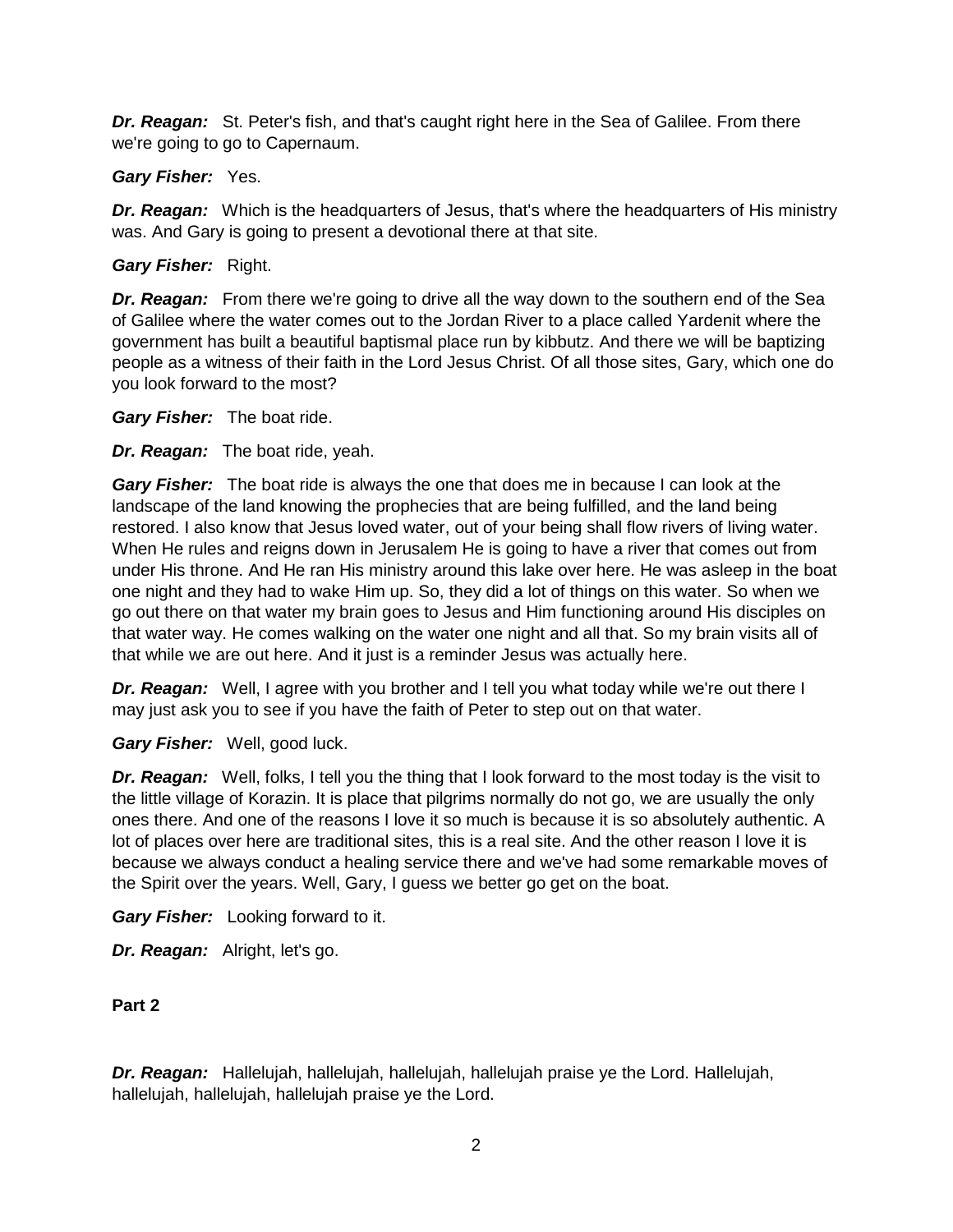I'd like to conclude this service the way I always do here on the Sea of Galilee and that's by reading a poem by Carl Sandburg called, Epistle, "Jesus loved the sunsets on Galilee. Jesus loved the fishing boats forming silhouettes against the sunsets on Galilee. Jesus loved the fisherman on the fishing boats forming silhouettes against the sunsets on Galilee. And when Jesus said, 'Good-bye, good-bye I will come again,' Jesus meant that good-bye for the sunsets, the fishing boats, the fishermen, the silhouettes all and any against the sunsets of Galilee, and that good-bye, and that promise means all or nothing at all. To us it means everything."

Kibbutz Ginosar is the location of the Jesus Boat Museum where a First Century fishing boat is displayed. It is also our first shopping stop. This beautiful chapel sits on top of the Hill of the Beatitudes where we had our first devotional service of the day.

Several years ago we had a young man with us who was a preacher, a very young one, from Missouri and he told me that morning when we got up to get on this ship to come over here to the Hill of Beatitudes he said, "I got up and was doing a devotional and since we were coming there I decided I'd read the Beatitudes." And so he spent that morning reading them and thinking about them. And while he was on the boat he suddenly starting writing. I noticed he was sitting over there just writing, writing, writing. And when we got up here he said, "Whenever they finish the devotional I'd like to read something the Lord put on my heart this morning." I said, "Ok." So I called on him and he stepped up and he said, "When I was thinking about the Beatitudes this morning I was thinking about how totally radical they are, even to this day, totally radical, because," he said, "just stop and think what the Beatitudes would be from the world's view. They would be like this. Blessed are the self-confident for they will dominate. Blessed are the revelers for they will experience unmitigated pleasure. Blessed are the overbearing for they will control. Blessed are the self-sufficient for they will sustain themselves. Blessed are the selfpossessed for their egos will be satisfied. Blessed are the hedonistic for the pleasures of the world will be theirs. Blessed are the manipulators for they will be powerful. Blessed are the materialists for they will live in mansions. And blessed are the greedy because they will have more stuff than any other people." And I thought, you know the Beatitudes really are radical because that is the viewpoint of the world.

#### **Part 3**

*Dr. Reagan:* The village of Korazin is situated about a mile north of the Sea of Galilee. It was one of three village where Jesus focused His ministry, but unlike the other two, Capernaum and Bethsaida, it was not a fishing village rather its inhabitants grew wheat. The synagogue is very authentic and is where Jesus performed some His miracles. This is the village where we always conduct a healing service.

Ok, if you have your Bibles handy turn over to Mark chapter 1 and we will take a look here for a few moments while we are here at Korazin at the healing ministry of Jesus. I love this place because this is one of the three cities that Jesus focused His ministry in. Capernaum was the headquarters, Korazin and Bethsaida was where He focused His ministry. And the bad news is that when He left the Galilee the last time He decided that because they had rejected Him and rejected His ministry even though He performed His greatest miracles here He put a curse on three cities before He left. And He said, "If Sodom and Gomorrah would have heard what I preached there they would have repented but you did not. So it's going to be worse for you on the Day of Judgment then Sodom and Gomorrah." The interesting thing about that is that about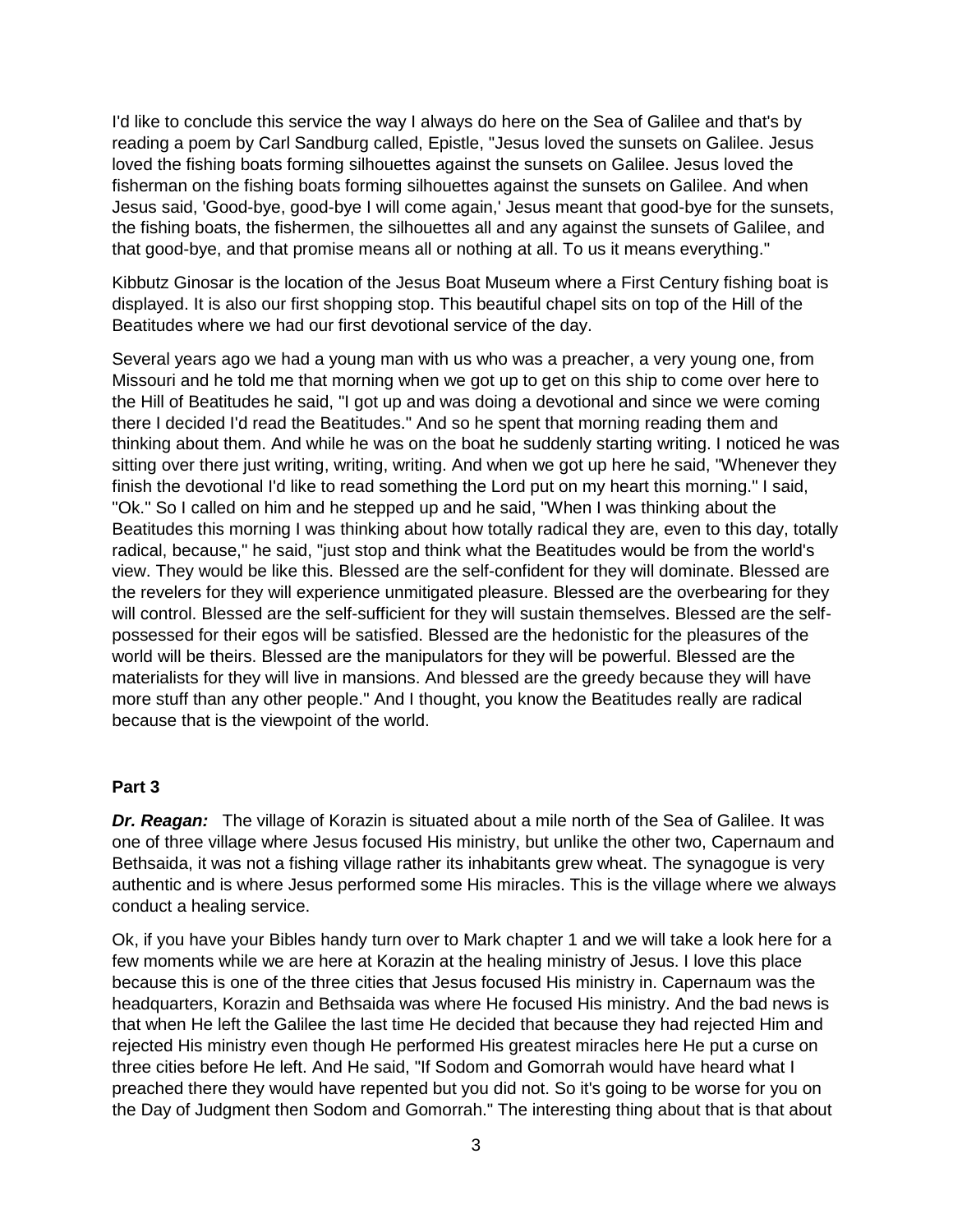100 years later, 150 years later there was tremendous earthquakes in this area and those three cities were totally destroyed. Tiberias was not, but those three were. To the point that by 1800 critics of the Bible were writing entire books that they can prove that the Bible is full of myth, legend and superstition because it said Jesus spent His ministry in three towns that never existed they were so totally destroyed. Two of them were destroyed--we discovered by archaeologists in the 19th Century, the third Bethsaida was not discovered until this century- until the 20th Century and there is still an argument among archaeologists as to whether or not that's the actual one.

But this is legitimate, this is a place where Jesus was frequently and where He ministered and where He did mighty works of healing. Let's read about those in Mark chapter 1 beginning with verse 32, "At evening when the sun had set they brought to Jesus all who were sick and those who were demon possessed. And the whole city was gathered together at the door and He healed many who were sick with various diseases and cast out many demons and he did not allow the demons to speak because they knew Him." Go to verse 39, "And He was preaching in their synagogues throughout all Galilee casting out demons." So He healed people. He cast out demons. He had a very, very active healing ministry.

Now I grew up in a church that did not believe in healing. I grew up in a church that had what was called Cessationist Theology. Cessationist Theology is very common today among most churches. It is a theology that says that when the last apostle died all the supernatural ceased, all the gifts of the spirits ceased. God's intervention in history ceased. And we were left to cope with life with our minds that God had given us and with this book and that was it. No more supernatural, no more miracles that was in a day long past. The extreme expression of that is called Deism many of the Founding Fathers of America were Deists they believed in a God but they believed in an impersonal God, they did not believe in a God who was personal at all. If you would have told a Deist that you were praying for your wife to be healed he would laugh at you. He would probably say to you, "Well you know maybe God is concerned about Presidents or Kings or something like that, but your wife's sinus problems? No, this is not something God is going to be concerned about." So Deists had a very impersonal, aloof god. And that is the kind of God I grew up with and because of--let me tell you if you have that theology you will never get excited about reading the Bible because the Bible is full of stories of people who get into desperate situations and when they do they reach out to God, God intervenes and does something. And if you don't believe God does that anymore the Bible is totally irrelevant.

So, I remember when I was about 25 years old I went to eat lunch with a man one day and we got to talking about the Bible and he suddenly asked me a question he said, "Do you believe in healing?" And I said, "What do you mean?" He said, "Supernatural healing, do you believe that God would supernaturally heal somebody?" I said, "Well I don't know." He said, "Has anybody in your family ever been supernaturally healed?" I said, "Not that I know of." He said, "How about in your church?" I said, "Not that I know of." He said, "Well do you think God can do that?" I said, "No, I don't really think so." He said, "Then don't ever expect it. Don't ever expect it God is not going to--He's a gentleman He's not going to impose Himself upon you. He's not going to force something upon you that you don't believe."

Well boy that was like some guy stuck a knife in me and turned it because let me tell you something the church I went to--I remember one time the preacher got up to preach and somebody went up and handed him a note and he opened the note and it said, "We just got a phone call that sister so and so had a heart attack and they rushed her to the hospital." He said,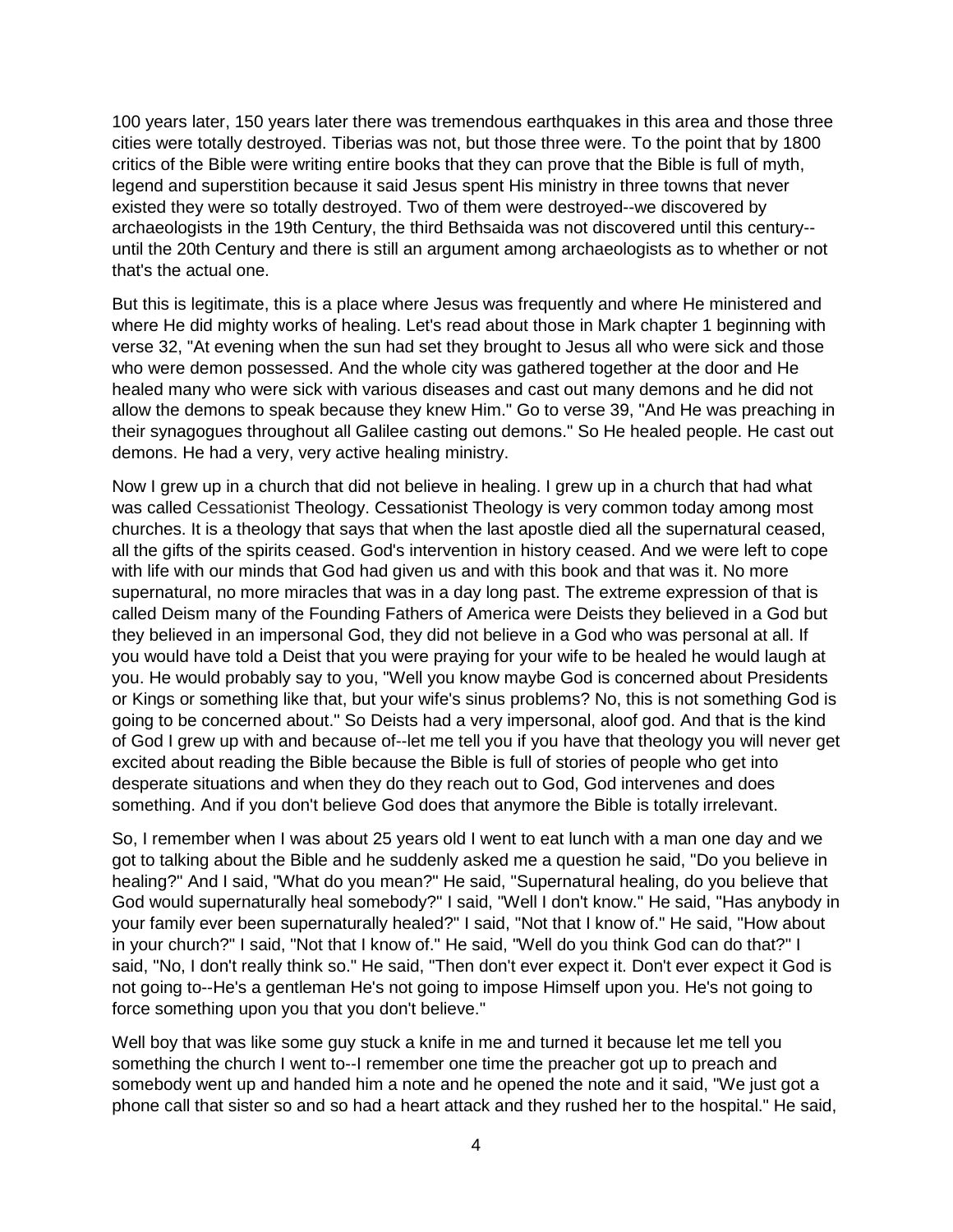"Let's pray." And he prayed, "Lord, help the doctors remember what they learned in medical school. Help them to prescribe the right medicine," and so forth and so on. If he would have simply said, "Lord, have mercy on sister so and so please heal her in the name of Jesus," we would have had five more heart attacks to deal with in the congregation because he had said the word healed.

And I made two discoveries in the Scripture that I had never heard before one of them was over in the book of Hebrews in Hebrew 13:8 which says, "Jesus Christ is the same yesterday, today, and forever." He didn't retire in the First Century. God is the same forever. He has not changed, He still intervenes. He intervenes supernaturally in many ways. He intervenes for example by putting judgments upon nations through weather calamities and things of that nature. He intervenes in our life, He disciplines us. You ever been disciplined by the Lord? I have. I'll tell you what He can get your attention. Sometimes He has to hit you over the head with 2x4 to get it but He'll get your attention because He loves you and that's the reason He disciplines you. But God intervenes, God is still alive, God is still active. And the other Scripture I discovered which really changed my life was over in 1 Peter 5 and if you have your Bible I want you to turn over there and read that with me because it's so important I don't want you ever to forget it. And I had been at the church for 30 years and never once heard this Scripture. In 1 Peter 5 and look there at verse 6, 1 Peter 5:6, "Humble yourselves under the mighty hand of God that He may exalt you in due time. Cast all your cares upon Him," why? "Because He cares for you."

Christianity is the only religion in the world that has a personal God, it's the only one. In the Islamic world they do not have a personal God he is aloof, he's distant, he is arbitrary they never know whether they have any confidence of salvation or not. The only ones who know are those who die as martyrs. Mohammad himself said right before his death he had no idea whether he was saved or not because it's an aloof God. Not once in the Koran in all of the descriptions of god does it ever say that god is a god of love the god that they worship. But our God is a God who cares, He's concerned about every concern that you have. He concerned about every worry that you have. He's concerned about every decision you are trying to make and He's a gentleman He doesn't force Himself on you, you have to reach out like a little child in faith and say, "God help me with this decision. God heal." And He will respond in His own way, and His own timing.

Probably about ten years ago we were at this very site praying for people and we had a video photographer with us who was with us the whole trip and he filmed this healing service. We got back to the bus and we were just about to pull away and he came running he had put together some of his equipment and he got on the bus and said, "Could you wait just ten minutes?" And I said, "Yes." I thought he needed to go to the bathroom so he left. And he was gone about ten minutes and he came back and he said, "While I was filming God spoke to my heart and God said, "Don, I want to heal you right now." Don Gordoni had not been able to eat anything with wheat in it since he was about ten years old it would make him physically ill, anything with wheat. He had to have corn or something like that. And so he said, "David, I went back and prayed and I believe God healed me." And tonight for the first time he was about 40 then he said for the first time in 30 years I am going to eat all the wheat I can eat tonight. I said, "Don, let's talk about this for a moment." I said, "Now, appreciate your faith but you are the only guy who knows how to operate this camera, we brought you all the way over here." And he said, "I'm sorry God's healed me I'm eating wheat tonight." So I started praying. But anyway he ate the wheat and he's been eating wheat 'til this day. That happened right here.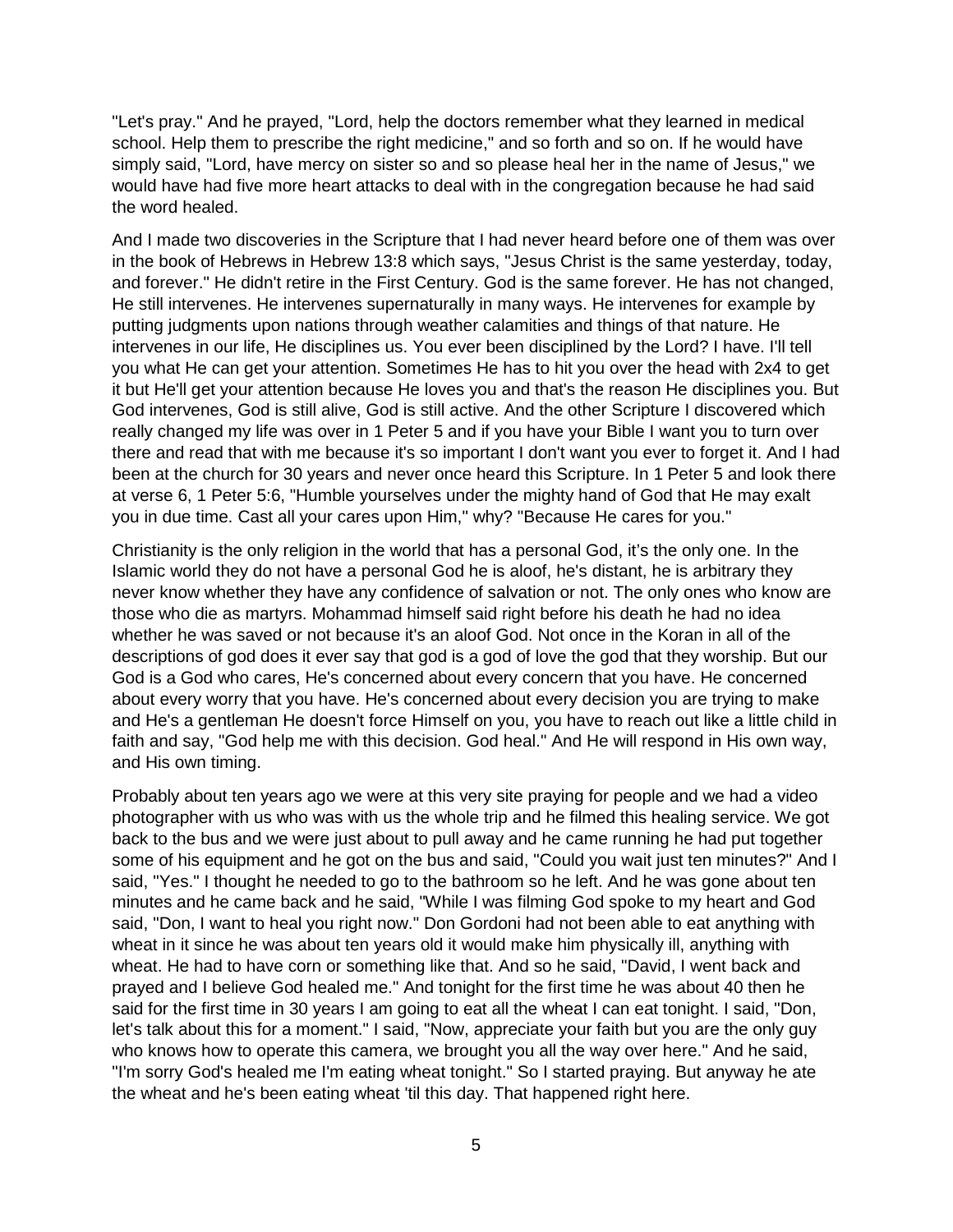#### **Part 4**

*Dr. Reagan:* Ok, folks, we have now arrived on the north shore of the Sea of Galilee and we are at a restaurant that specializes in serving fish, St. Peter's fish the kind of fish that is caught in the Sea of Galilee. And this is what a St. Peter's fish looks like. And it has a wonderful taste to it, it is a white flaky sort of flesh that reminds me of tilapia and probably is in the tilapia family. But I have a problem with this fish, and the problem is this I simply cannot eat anything that is looking at me. So, what I am going to do is put this napkin right there and now I can take my knife and my fork and I can go at it.

Our next stop was at the town of Capernaum, which was the home base of Jesus' ministry. As you enter the town you are greeted with a statue of the Apostle Peter. But the focal point of the town is the beautiful white synagogue that was built in the 2nd Century. The floor of the synagogue of Jesus' time is directly beneath this building.

Well there is no way to over emphasize the importance of where we are right now because this was the headquarters of Jesus' ministry. This was His home away from home. We are going to be in Capernaum tomorrow--I mean in Nazareth tomorrow and we will go a traditional site of a synagogue there and we will study the story of Jesus being kicked out of His home town. As Jesus said a prophet has honor except in His own country and His family could not accept Him as the Messiah. And neither could the people who had seen Him grow up there in the town of Nazareth. So He came here and He was here for approximately 3  $\frac{1}{2}$  years while this was the headquarters of His ministry. Each year during the feast time He would walk all the way to Jerusalem and back but otherwise He was in this area ministering here. I've asked Gary to talk with us about the importance of Capernaum and so here is Gary, Lion of Judah Ministries.

*Gary Fisher:* Thank you, Brother. If you want to follow along with your Bible, if you have your Bible I'm in Luke 4. Dave has already mentioned the set up for this story and we'll visit a little place tomorrow up in Nazareth where the first part of this story took place. So I am going to save that part of the story for tomorrow, we'll pick it up as Jesus came down here. And I have several philosophical questions that are based in the Bible here to ask us all as a group before we get done here. But I want to focus your attention to verse 20--let me get my reading glasses on--verse 28, "So all those in the synagogue," this is the synagogue where we will be tomorrow. So I'll bring part of this story back up tomorrow. "When they heard these things they were filled with wrath. They rose up and thrust Him out of the city. And they led Him to the brow of the hill on which the city was built." They were going to throw Him off of there. And it says here, "Passing through the midst of them," He became invisible, "and He went His way." Now, where did He go? Next verse, He went down to Capernaum, city of Galilee.

There is a philosophical question here that just jumps off the page at me, Jesus is treated that way today. And if He is rejected in your life He will go somewhere else until you invite Him to come back. Jesus that day came to this town. This is a real place where He was really here. You are here and a good philosophical question number two would be: Why are you here? Why am I here? The same place where Jesus headquartered His ministry.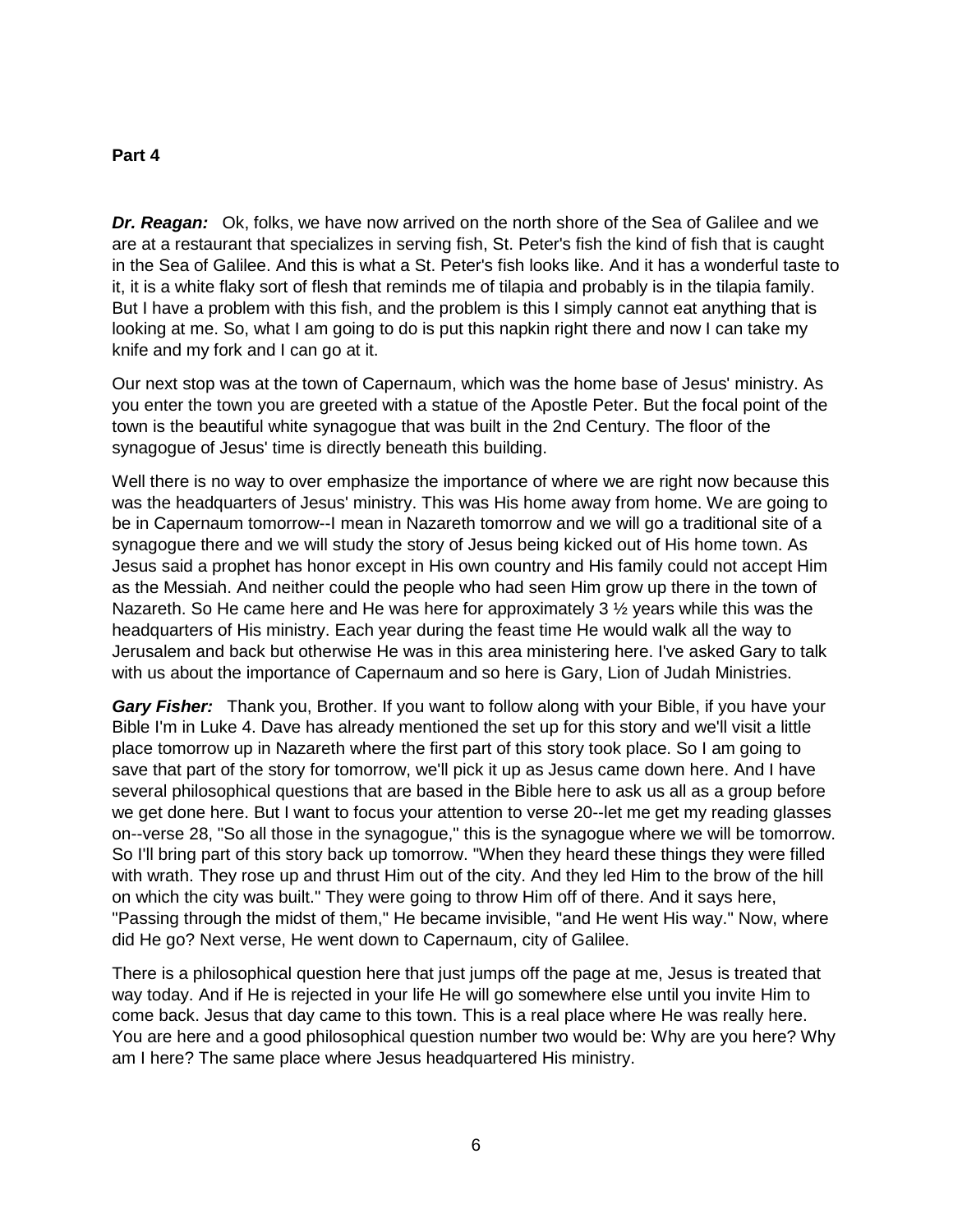Verse 31, "He went down to Capernaum the city of Galilee and He was teaching them on the Sabbath and they were astonished at His teaching for His Word was with authority. In the synagogue there was a man who had a spirit of an unclean demon. He cried out with a loud voice saying, 'Let us alone. What do we have to do with you? What do we have to do with you Jesus of Nazareth? Why have you come destroy us? I know who you are, you are the Holy One of God.'" Amazing the demons knew who He was but Israel didn't know who He was. So there is a little problem that we are going to work through here right here and if you allow yourself you'll miss it but the answer is being answered in the question here: Who is this Jesus? Israel is asking themselves, who is this Jesus? Jesus says, come to Capernaum to legitimize His ministry. Who is He? So now He's come down here and the demons are subject to His name. Whoa! And they haven't seen any Rabbis do this and so verse 35 Jesus rebuked the man saying, "'Be quiet and come out of him.' And when the demon had thrown him in their midst and came out of him and did not hurt him. Then they were all amazed." Catch that electricity everybody is watching and here is a brand new Rabbi showed up on the scene and this miraculous is happening.

*Dr. Reagan:* Our last stop of the day was at the baptismal site on the Jordan River. In Psalm 2 it says that God made a promise, David wrote this song, and he said at the time he wrote it it had been revealed to him that God had made a promise that the anointed one of God would one day rule over all the world, all the nations of the world. Do you believe that Jesus of Nazareth will fulfill that prophecy?

Female Pilgrim: I do.

**Dr. Reagan:** As a witness of your faith I now baptize you in the name of Yeshua Hamashia the Messiah of Israel and the Savior of the Gentiles, hallelujah. Amen.

#### **Part 5**

*Dr. Reagan:* That baptismal scene you just witnessed brings back a lot of memories. I went to Israel for the first time in 1979, and at that time, there were no facilities for baptisms. You just had to drive up and down the Jordan River and try to find a sloping bank where people could easily walk down into the water. Then you had to pull all the shades down on the bus and let the women change clothes, followed by the men. Once everyone was ready, I would wade out in the river and call each of them into the water, one by one. And as I baptized them, I would slowly sink deeper and deeper into the river bottom. By the time I had finished, I had sunk so deep in the mud, I could not move. Someone then had to throw me a rope and pull me out!

Incidentally, if you have missed any of the programs in this series entitled "A Pilgrimage to the Holy Land," you can find them on our website at lamblion.com. Next week, the Lord willing, we will present the 4th day in our pilgrimage. We will begin with a visit to Nazareth where Jesus grew up. From there we will proceed across the Valley of Armageddon to the ancient fortress of Megiddo. Then we will head back across the valley to the Jordan River where we will visit the largest archeological dig in all of Israel at the ancient city of Bet Shean. We will conclude the day by driving down the Jordan Valley to Jericho where we will turn east to make the ascent to Jerusalem, which the Bible refers to as "the city of the great King," for it is from that city that Jesus will one day reign over all the earth.